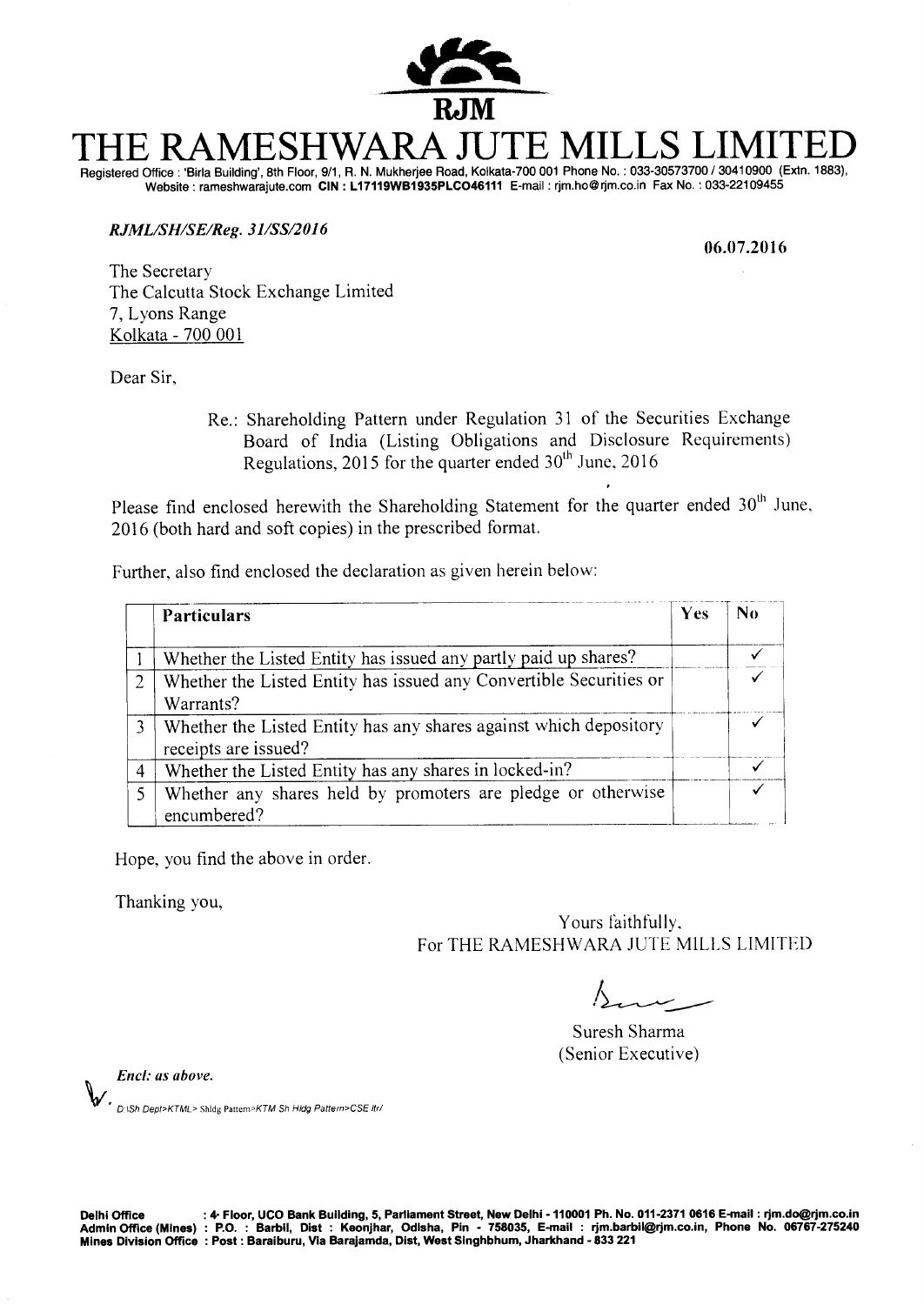### **Table 1: Summery Statement - holding of Specified Securities**

NAME OF COMPANY : THE RAMESHWARA JUTE MILLS LIMITED

SCRIP CODE / NAME OF SCRIP : 28093 (CSE) CLASS OF SECURITY : ORDINARY SHARES

REPORT FOR THE QUARTER ENDED : 30th June, 2016

 $\mathbf{A}$  $\epsilon$ 

 $\mathbf{r}$ 

| Category | Category of      | Nos.of     | No. of fully | No.of   | No. of                | Total nos.     | Sharehold-    | <b>Number of Voting Rights</b> |                      |                                  | No. of     | Shareholding            | Number of                    |      | No. of        | No. of     |          |
|----------|------------------|------------|--------------|---------|-----------------------|----------------|---------------|--------------------------------|----------------------|----------------------------------|------------|-------------------------|------------------------------|------|---------------|------------|----------|
| IO.      | Shareholder      | share      | paid up      | partly  | <i><b>Ishares</b></i> | <b>Ishares</b> | ing as a % of |                                |                      | held in each class of securities |            | <b>Shares</b>           | as a % assuming              |      | Locked in     | shares     | equity   |
|          | III              | holders    | equity       | paid-up | underlying            | held           | of total no.  |                                |                      | (1)                              |            | Underlying              | full conversion of           |      | Shares (XII)  | pledged or | shares   |
|          |                  | (111)      | shares       | equty   | Depository            | (VII)=         | of shares     |                                |                      |                                  |            | Outstanding Convertible |                              | INo. | lAs a         | otherwise  | held in  |
|          |                  |            | held         | shares  | Receipts              | $(IV+V+VI)$    | (calculated   |                                |                      |                                  |            |                         | convertible securities (as a | (a)  | l% of         | encumbe-   | demate-  |
|          |                  |            | (IV)         | held    | (VI)                  |                | as per SCRR,  |                                | No. of Voting Rights |                                  | Total as a | securities              | percentage of                |      | <b>Itotal</b> | rred       | rialised |
|          |                  |            |              | l(۷)    |                       |                | 1957)         | Class X                        | <b>Class Y</b>       | Total                            | % of Total | (including              | ddiluted share               |      | shares        | (XIII)     | form     |
|          |                  |            |              |         |                       |                | (VIII)        |                                | <b>Voting</b>        |                                  |            | Warrants)               | capital)                     |      | held          |            | (XIV)    |
|          |                  |            |              |         |                       |                | as a % of     |                                | <b>Rights</b>        |                                  |            | (X)                     | $(x) = (V1) + (X)$ as a      |      | (b)           |            |          |
|          |                  |            |              |         |                       |                | $(A+B+C2)$    |                                |                      |                                  |            |                         | % of A+B+C2)                 |      |               |            |          |
|          |                  |            |              |         |                       |                |               |                                |                      |                                  |            |                         |                              |      |               |            |          |
| (A)      | Promoter &       |            |              |         |                       |                |               |                                |                      |                                  |            |                         |                              |      |               |            |          |
|          | <b>IPromoter</b> |            |              |         |                       |                |               |                                |                      |                                  |            |                         |                              |      |               |            |          |
|          | Group            | 14         | 1,44,700     |         |                       | 1,44,700       | 54.39         | 1,44,700                       |                      | 1,44,700                         | 1,44,700   | 0I                      | 54.39                        | Οl   | 0             | Οl         | Οl       |
| (B)      | Public           | 214        | 1,21,356     |         |                       | 1,21,356       | 45.61         | 1,21,356                       |                      | 1,21,356                         | 1,21,356   | 0l                      | 45.61                        | 0    | <sub>0</sub>  | Οl         | 0        |
| (C)      | Non-promoter -   |            |              |         |                       |                |               |                                |                      |                                  |            |                         |                              |      |               |            |          |
|          | Non-public       |            | 01           |         | ∩                     |                |               |                                |                      | $\Omega$                         |            | 0.                      | $\mathbf{O}$                 | Οl   | 0l            | ΟI         | 0        |
| (C1)     | Shares underly-  |            |              |         |                       |                |               |                                |                      |                                  |            |                         |                              |      |               |            |          |
|          | ing DRs          |            |              |         |                       |                |               |                                |                      |                                  |            |                         |                              |      |               |            |          |
| (C2)     | Shares held by   |            |              |         |                       |                |               |                                |                      |                                  |            |                         |                              |      |               |            |          |
|          | <b>Employee</b>  |            |              |         |                       |                |               |                                |                      |                                  |            |                         |                              |      |               |            |          |
|          | Trusts           |            |              |         |                       |                |               |                                |                      |                                  |            |                         |                              |      |               |            |          |
|          | Total            | <b>228</b> | 2,66,056     | οI      | οI                    | 2,66,056       |               | 100 2,66,056                   |                      | 2,66,056                         | 2,66,056   | Ol                      | 100                          | Οl   | 0             | 0l         | 0        |

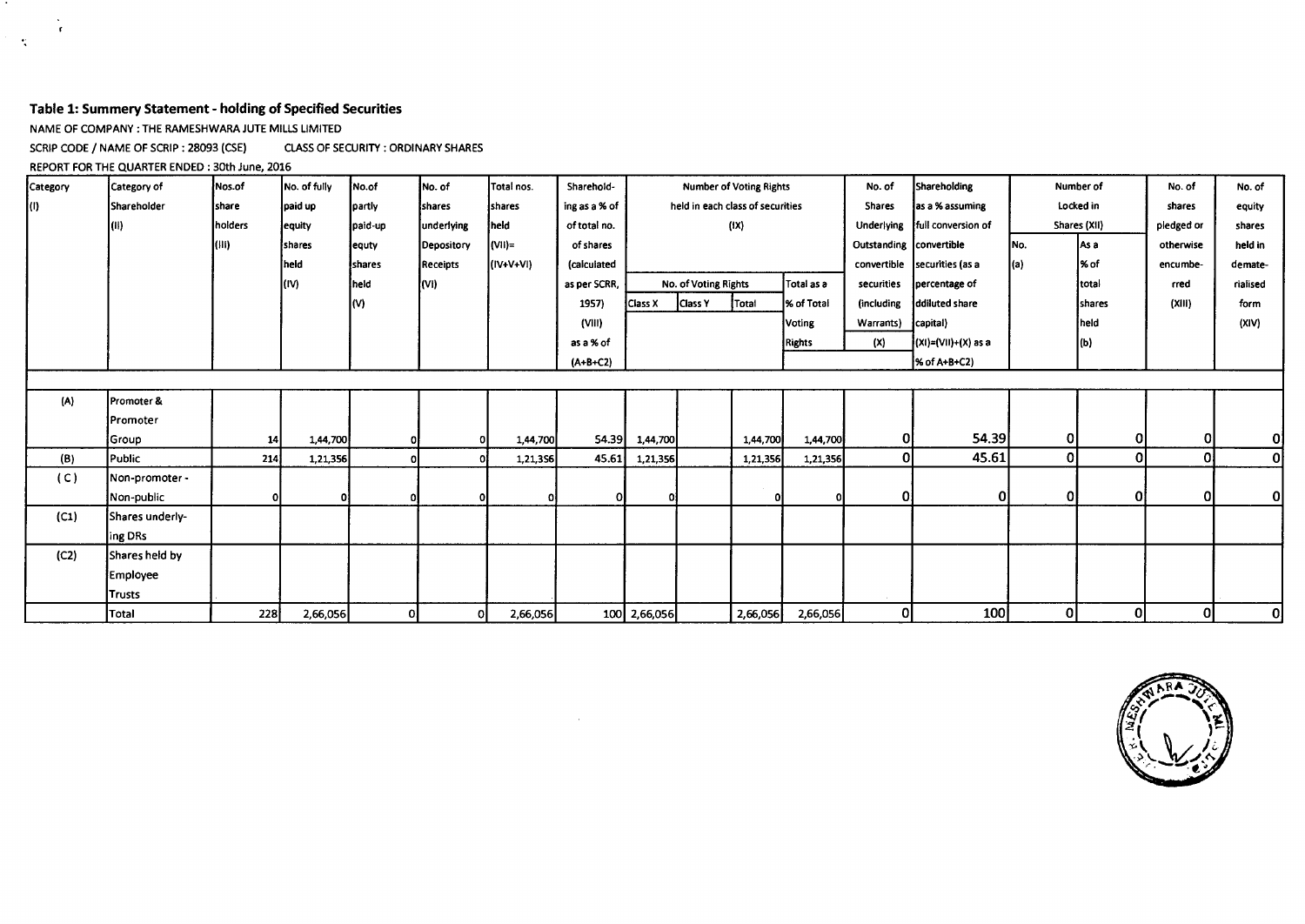### **Table II : Statement showing Shareholding Pattern of the Promoter and Promoter Group**

NAMR OF COMPANY : THE RAMESHWARA JUTE MILLS LIMITED

 $\sim 10^7$ 

 $\ddot{\phantom{1}}$ 

 $\Lambda$ 

|       | SCRIP CODE/NAME OF SRCIP:            | 28093 (cse)                     | CLASS OF SECURITY : ORDINARY SHARES |                |                |                 |                | REPORT FOR THE QUARTER ENDED: 30th June, 2016 |                                |                      |                                  |                       |                          |                          |     |                     |                          |              |          |
|-------|--------------------------------------|---------------------------------|-------------------------------------|----------------|----------------|-----------------|----------------|-----------------------------------------------|--------------------------------|----------------------|----------------------------------|-----------------------|--------------------------|--------------------------|-----|---------------------|--------------------------|--------------|----------|
|       | Category &                           | PAN                             | No.of                               | No. of fully   | Partiv         | Nos. of         | Total nos.     | Sharehold-                                    | <b>Number of Voting Rights</b> |                      |                                  |                       | No. of                   | Total Sharehold-         |     | Number of           | Number of shares pledged |              | No. of   |
|       | Name of the                          |                                 | share                               | paid up        | paid-up        | shares          | shares         | ing % calcu-                                  |                                |                      | held in each class of securities |                       | <b>Shares</b>            | ing, as a % assu-        |     | Locked in           | or otherwise encumbered  |              | equity   |
|       | Shareholders                         | I(II)                           | holder                              | <b>Jequity</b> | equty          | underlying      | held           | lated as per                                  |                                |                      | (IX)                             |                       | <b>Underlying</b>        | ming full conver-        |     | <b>Shares (XII)</b> | (X11)                    |              | shares   |
|       |                                      |                                 | m                                   | share          | <b>Ishares</b> | Depository      | $(V(1)) =$     | <b>SCRR, 1957</b>                             |                                |                      |                                  |                       | Outstanding              | sion of conver-          | No. | lAs a               | Ino.                     | As a % of    | held in  |
|       |                                      |                                 |                                     |                |                |                 |                |                                               |                                |                      |                                  |                       |                          |                          |     |                     |                          |              |          |
|       |                                      |                                 |                                     | held           | held           | <b>Receipts</b> | $(IV+V+VI)$    | as a % of                                     |                                |                      |                                  |                       | convertible              | tible securities         | (a) | X of                |                          | total shares | demate-  |
|       |                                      |                                 |                                     | (IV)           | lM.            | I(Vi).          |                | $(A+B+C2)$                                    |                                | No. of Voting Rights |                                  | Total as a            | securities               | (as a percentage         |     | total               | (a)                      | held         | rialised |
|       |                                      |                                 |                                     |                |                |                 |                |                                               | Class X                        | <b>Class Y</b>       | Total                            | <b>X of Total</b>     | <i><b>(including</b></i> | of diluted share         |     | shares              |                          | l(Ы          | form     |
|       |                                      |                                 |                                     |                |                |                 |                | (VIII)                                        |                                |                      |                                  | Voting                | Warrants)                | capital)                 |     | held                |                          |              | (XiV)    |
|       |                                      |                                 |                                     |                |                |                 |                |                                               | <b>Rights</b>                  |                      | (X)                              | $(XI) = (VII)+(X)$ as |                          | I(b)                     |     |                     |                          |              |          |
|       |                                      |                                 |                                     |                |                |                 |                |                                               |                                |                      |                                  |                       |                          |                          |     |                     |                          |              |          |
|       |                                      |                                 |                                     |                |                |                 |                |                                               |                                |                      |                                  |                       |                          | a % of A+B+C2            |     |                     |                          |              |          |
| A'(1) | indian                               |                                 |                                     |                |                |                 |                |                                               |                                |                      |                                  |                       |                          |                          |     |                     |                          |              |          |
| (a)   | Individual/Hindu                     |                                 |                                     |                |                |                 |                |                                               |                                |                      |                                  |                       |                          |                          |     |                     |                          |              |          |
|       | Undivided Family                     |                                 |                                     | 67,733         |                | n               | 67,733         | 25.46                                         | 67,733                         |                      | 67,733                           | 67,733                |                          | 25.46                    |     |                     |                          |              | οl       |
|       | Name:                                |                                 |                                     |                |                |                 |                |                                               |                                |                      |                                  |                       |                          | 19.17                    |     |                     |                          |              | ΩI       |
|       | Chandrakant Birla                    | ADZPB4710C                      |                                     | 51,000         |                |                 | 51,000         | 19.17                                         | 51,000                         |                      | 51,000                           | 51,000                |                          |                          |     |                     |                          |              | ΩI       |
|       | Sumangala Devi Birla                 | AEFPB2335A                      |                                     | 467            |                |                 | 467            | 0.18                                          | 467                            |                      | 467<br>3,733                     | 467<br>3.733          |                          | 0.18                     |     |                     |                          |              | οI       |
|       | Sumangala Birla                      | AEFPB2335A                      |                                     | 3,733          |                |                 | 3,733          | 1.4                                           | 3,733<br>5,600                 |                      | 5,600                            | 5,600                 |                          | 1.4<br>$\overline{2.11}$ |     |                     |                          |              |          |
|       | Sidharth Kumar Birla                 | <b>AEKPB3109B</b>               |                                     | 5,600          |                |                 | 5,600          | 2.11<br>1,35                                  |                                |                      | 3,600                            | 3,600                 |                          | 1.35                     |     |                     |                          |              | ΩI       |
|       | Vasusri i Jhaver                     | AEFPB3109L                      |                                     | 3,600          |                |                 | 3,600<br>1,333 | 0.5                                           | 3,600<br>1,333                 |                      | 1,333                            | 1,333                 |                          | 0.5                      |     |                     |                          |              |          |
|       | Chandra Lekha Poddar                 | AFPPP6447Q<br><b>AWZP59078H</b> |                                     | 1,333<br>2.000 |                |                 | 2,000          | 0.75                                          | 2,000                          |                      | 2.000                            | 2,000                 |                          | 0.75                     | nı  |                     |                          |              |          |
|       | Ganga Somany<br>Central Govern-      |                                 |                                     |                |                |                 |                |                                               |                                |                      |                                  |                       |                          |                          |     |                     |                          |              |          |
| (b)   | ment/5tate                           |                                 |                                     |                |                |                 |                |                                               |                                |                      |                                  |                       |                          |                          |     |                     |                          |              |          |
|       | Government(s)                        |                                 |                                     |                |                |                 |                | Ω                                             |                                |                      |                                  |                       |                          |                          |     |                     |                          |              |          |
|       | Mame:                                |                                 |                                     |                |                |                 |                |                                               |                                |                      |                                  |                       |                          |                          |     |                     |                          |              |          |
| O     | Financial Insti-                     |                                 |                                     |                |                |                 |                |                                               |                                |                      |                                  |                       |                          |                          |     |                     |                          |              |          |
|       | tutions/Banks                        |                                 |                                     |                |                |                 |                |                                               |                                |                      |                                  |                       |                          |                          |     |                     |                          |              |          |
|       | Mame:                                |                                 |                                     |                |                |                 |                |                                               |                                |                      |                                  |                       |                          |                          |     |                     |                          |              |          |
| (d)   | Any other                            |                                 |                                     |                |                |                 |                |                                               |                                |                      |                                  |                       |                          |                          |     |                     |                          |              |          |
|       | (specify) Bodies Corporate           |                                 |                                     | 76,967         |                | 0               | 76,967         | 28.93                                         | 76,967                         |                      | 76,967                           | 76,967                |                          | 28.93                    |     |                     |                          |              |          |
|       | Mame:                                |                                 |                                     |                |                |                 |                |                                               |                                |                      |                                  |                       |                          |                          |     |                     |                          |              |          |
|       | Padmavati Investment Limited         | AABCPB632M                      |                                     | 38,778         |                |                 | 38,778         | 14.57                                         | 38,778                         |                      | 38,778                           | 38,778                |                          | 14.57                    | ΩI  |                     |                          |              |          |
|       | Bharat Arogya & Gyan Mandir          | AAATB3540N                      |                                     | 7,933          |                |                 | 7,933          | 2.98                                          | 7,933                          |                      | 7,933                            | 7,933                 |                          | 2.98                     |     |                     |                          |              |          |
|       | Nathdwara Inv. Co. Ltd.              | AABCN7830P                      |                                     | 6,667          | -ol            |                 | 6,667          | 2.51                                          | 6,667                          |                      | 6,667                            | 6,667                 |                          | 2.51                     | Ωl  |                     |                          |              |          |
|       | Shekhavati Investment & Traders Ltd. | AAECS2321P                      |                                     | 4,000          | ി              |                 | 4,000          | 1.5                                           | 4,000                          |                      | 4,000                            | 4,000                 |                          | 1.5                      |     |                     |                          |              |          |
|       | Jute Investment Co. Ltd.             | AAACJ6331Q                      |                                     | 200            | ി              |                 | 200            | 0.08                                          | 200                            |                      | 200                              | $\overline{200}$      |                          | 0.08                     |     |                     |                          |              |          |
|       | Central India General Agents Ltd.    | AABCC2197E                      |                                     | 19,389         |                |                 | 19,389         | 7.29                                          | 19,389                         |                      | 19,389                           | 19,389                |                          | 7.29                     |     |                     |                          |              | $\Omega$ |
|       | Sub-Total (A)(1)                     |                                 | 14                                  | 1,44,700       | $\Omega$       |                 | 1,44,700       | 54.39                                         | 1,44,700                       |                      | 1,44,700                         | 1,44,700              |                          | 54.39                    |     |                     |                          |              |          |

J.

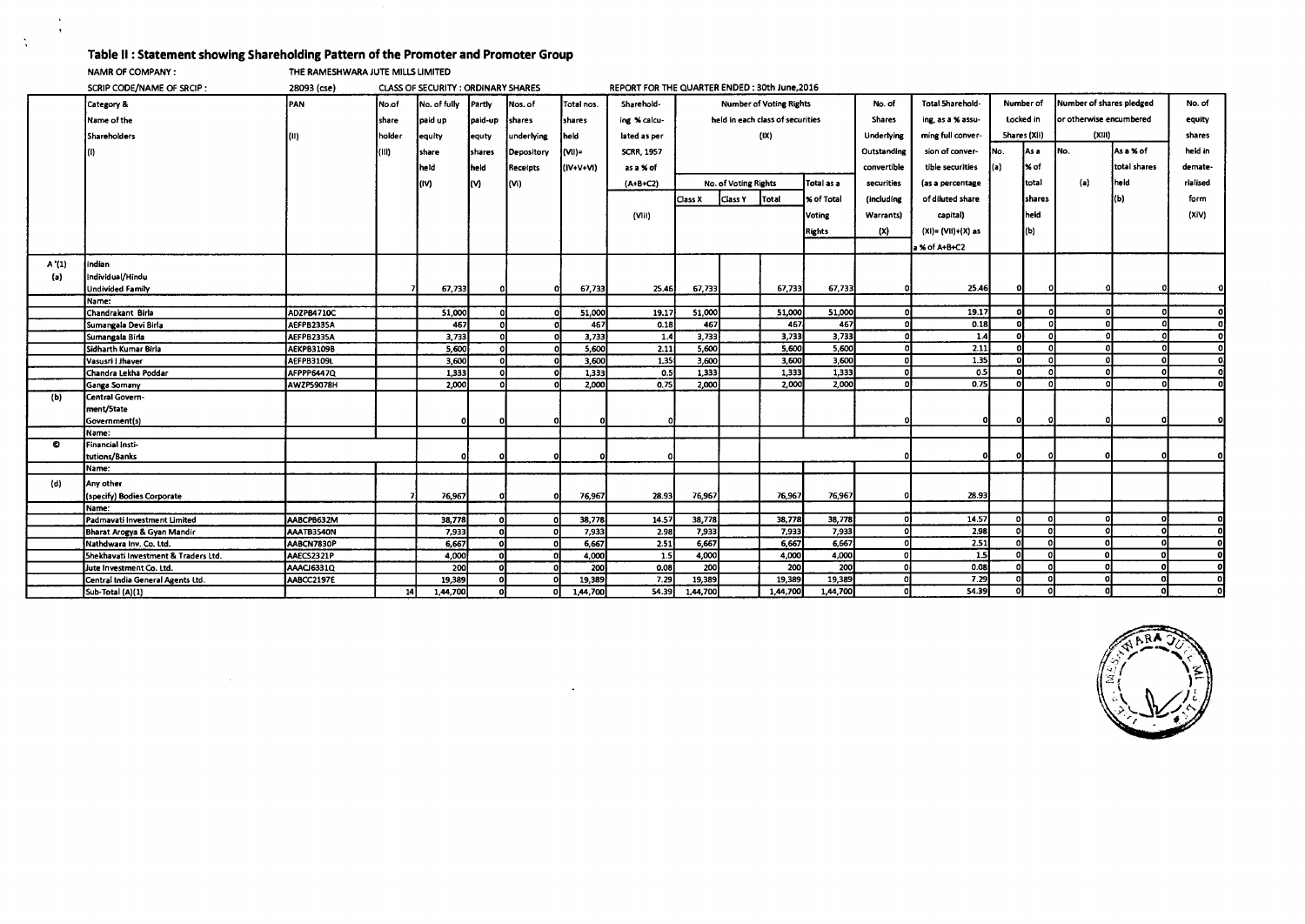| (2) | Foreign                                                                                                                                                                                                             |      |          |  |          |   |                |          |          |          |    |   |    |    |          |
|-----|---------------------------------------------------------------------------------------------------------------------------------------------------------------------------------------------------------------------|------|----------|--|----------|---|----------------|----------|----------|----------|----|---|----|----|----------|
| (a) | Individuals (Non-                                                                                                                                                                                                   |      |          |  |          |   |                |          |          |          |    |   |    |    |          |
|     | Resident                                                                                                                                                                                                            |      |          |  |          |   |                |          |          |          |    |   |    |    |          |
|     | individuals/                                                                                                                                                                                                        |      |          |  |          |   |                |          |          |          |    |   |    |    |          |
|     | Foreign                                                                                                                                                                                                             |      |          |  |          |   |                |          |          |          |    |   |    |    |          |
|     | individuals)                                                                                                                                                                                                        |      |          |  |          |   |                |          |          |          |    |   |    |    |          |
|     | Name:                                                                                                                                                                                                               |      |          |  |          |   |                |          |          | n.       |    |   |    |    |          |
| (b) | Government(s)                                                                                                                                                                                                       |      | പ        |  |          |   |                |          |          |          |    |   |    |    |          |
|     | Name:                                                                                                                                                                                                               |      |          |  |          |   |                |          |          | $\Omega$ |    |   |    |    |          |
| ۰   | Institutions                                                                                                                                                                                                        |      | ΩI       |  |          |   |                |          |          |          |    |   |    |    |          |
|     | Name:                                                                                                                                                                                                               |      |          |  |          |   |                |          |          | n        |    |   |    |    |          |
| (d) | Foreign                                                                                                                                                                                                             |      |          |  |          |   |                |          |          |          |    |   |    |    |          |
|     | Portfolio                                                                                                                                                                                                           |      |          |  |          |   |                |          |          |          |    |   |    |    |          |
|     | investor                                                                                                                                                                                                            |      |          |  |          |   |                |          |          |          |    |   |    |    |          |
|     | Name:                                                                                                                                                                                                               |      |          |  |          |   |                |          |          |          |    |   | ΩL | Ωł | $\Omega$ |
| (e) | Any other                                                                                                                                                                                                           |      |          |  |          | o |                |          |          | 0l       | ΩI | ി |    |    |          |
|     | (specify)                                                                                                                                                                                                           |      |          |  |          |   |                |          |          |          |    |   |    |    |          |
|     | Name:                                                                                                                                                                                                               |      |          |  |          |   |                |          |          |          |    |   |    |    |          |
|     | Sub-Total (A)(2)                                                                                                                                                                                                    |      | n١       |  |          |   |                |          |          |          |    |   |    |    |          |
|     | Total                                                                                                                                                                                                               |      |          |  |          |   |                |          |          |          |    |   |    |    |          |
|     | Shareholding of                                                                                                                                                                                                     |      |          |  |          |   |                |          |          |          |    |   |    |    |          |
|     | Promoter and                                                                                                                                                                                                        |      |          |  |          |   |                |          |          |          |    |   |    |    |          |
|     | <b>Promoter Group</b>                                                                                                                                                                                               |      |          |  |          |   |                |          |          |          |    |   |    |    |          |
|     | $(A) = (A)(1) + (A)(2)$                                                                                                                                                                                             | 14 I | 1,44,700 |  | 1,44,700 |   | 54.39 1,44,700 | 1,44,700 | 1,44,700 | 54.39    |    |   |    |    |          |
|     | Details of Shares which remain unclaimed may be given hear along with details such as number of shareholders, outstanding shares held in demat/unclaimed suspense account, voting rights which are frozen etc. N.A. |      |          |  |          |   |                |          |          |          |    |   |    |    |          |
|     | Note:                                                                                                                                                                                                               |      |          |  |          |   |                |          |          |          |    |   |    |    |          |
|     |                                                                                                                                                                                                                     |      |          |  |          |   |                |          |          |          |    |   |    |    |          |
|     | (1) PAN would not be displayed on webhsite of Stock Exchange(s)                                                                                                                                                     |      |          |  |          |   |                |          |          |          |    |   |    |    |          |
|     |                                                                                                                                                                                                                     |      |          |  |          |   |                |          |          |          |    |   |    |    |          |

(2) The term 'Encumbrance' has the same meaning as assigned under regulation 28(3) of SEEP (Substantial Acquisition of Shares and Takeovers) Regulations, 2011.

 $\Delta$ 

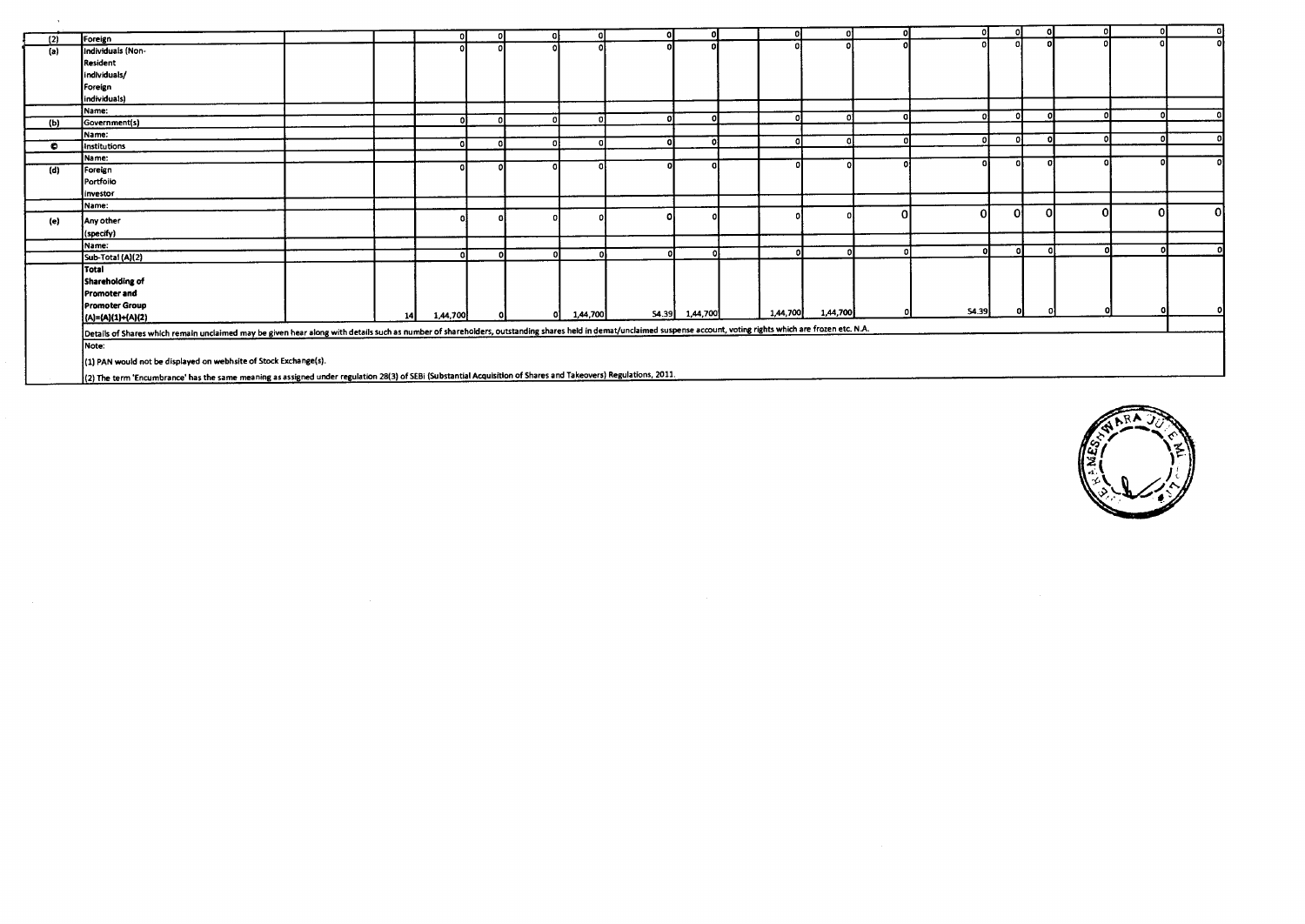### **Table Ill : Statement showing Shareholding Pattern of the Public Shareholding**

 $\ddot{\phantom{a}}$ 

 $\frac{1}{4}$ 

NAMR OF COMPANY : THE RAMESHWARA JUTE MILLS LIMITED

SCRIP **CODE/NAME OF SRCIP :** 28093 **(cse)** CLASS OF SECURITY : ORDINARY SHARES **REPORT FOR THE QUARTER ENDED : 30th June,2016** 

|                   | Category &              | PAN   | Nos.of  | No. of fully | Partly       | No. of     | Total nos.   | Sharehold-        | <b>Number of Voting Rights</b>   |                                    | No. of   | Total Sharehold-  | Number of         |                   | Number of shares pledged |                         | No. of      |              |              |
|-------------------|-------------------------|-------|---------|--------------|--------------|------------|--------------|-------------------|----------------------------------|------------------------------------|----------|-------------------|-------------------|-------------------|--------------------------|-------------------------|-------------|--------------|--------------|
|                   | Name of the             |       | share   | paid up      | paid-up      | shares     | shares       | ing % caicu-      | held in each class of securities |                                    |          | <b>Shares</b>     | ing, as a % assu- |                   | Locked in                | or otherwise encumbered |             | equity       |              |
|                   |                         |       |         |              |              |            |              |                   |                                  | (1X)                               |          |                   |                   | ming full conver- |                          | Shares (Xil)            | (Xiii)      |              | shares       |
|                   | Shareholders            | (iii) | holders | equity       | lequty       | underlying | held         | lated as per      |                                  |                                    |          |                   | Underlying        |                   |                          |                         |             |              |              |
|                   | (1)                     |       | (iii)   | shares       | shares       | Depository | (VII)=       | <b>SCRR, 1957</b> |                                  |                                    |          |                   | Outstanding       | sion of conver-   | INo.                     | As a                    | No. (Not    | As a % of    | held in      |
|                   |                         |       |         | held         | held         | Receipts   | (IV+V+Vi)    | as a % of         |                                  |                                    |          |                   | convertible       | tible securities  | (a)                      | % of                    | applicable) | total shares | demate-      |
|                   |                         |       |         | ltiv)        | (V)          | (VI)       |              | $(A + B + C2)$    |                                  | No. of Voting Rights<br>Total as a |          | securities        | (as a percentage  |                   | total                    | (a)                     | held (Not   | rialised     |              |
|                   |                         |       |         |              |              |            |              |                   | <b>Class X</b>                   | Total<br>Class Y                   |          | <b>X</b> of Total | (including        | of diluted share  |                          | shares                  |             | applicable)  | form         |
|                   |                         |       |         |              |              |            |              |                   |                                  |                                    |          |                   |                   |                   |                          |                         |             |              |              |
|                   |                         |       |         |              |              |            |              | (Viii)            |                                  |                                    |          | <b>Voting</b>     | Warrants)         | capital)          |                          | <b>I</b> held           |             | ľ(b)         | (XIV)        |
|                   |                         |       |         |              |              |            |              |                   |                                  |                                    |          | <b>Rights</b>     | (X)               | (Xi)              |                          | l(b)                    |             |              |              |
|                   |                         |       |         |              |              |            |              |                   |                                  |                                    |          |                   |                   |                   |                          |                         |             |              |              |
| (1)               | Institutions            |       |         |              |              |            |              |                   |                                  |                                    |          |                   |                   |                   |                          |                         |             |              |              |
| (a)               | Mutual Funds            |       |         | o۱           | $\Omega$     | Ωľ         | $\mathbf{a}$ | ol                | ΩI                               |                                    | Ö        |                   |                   | O                 | $\Omega$                 |                         |             |              |              |
|                   | Name:                   |       |         |              |              |            |              |                   |                                  |                                    |          |                   |                   |                   |                          |                         |             |              |              |
| (b)               | Venture Capital         |       |         | n            | $\mathbf{C}$ |            | f.           | $\Omega$          |                                  |                                    |          |                   |                   | $\Omega$          | οI                       | $\Omega$                |             |              |              |
|                   | Funds                   |       |         |              |              |            |              |                   |                                  |                                    |          |                   |                   |                   |                          |                         |             |              |              |
|                   | Name:                   |       |         |              |              |            |              |                   |                                  |                                    |          |                   |                   |                   |                          |                         |             |              |              |
| (c)               | Alternate               |       |         |              | n            | n          |              | n.                |                                  |                                    |          |                   |                   | n                 | -ni                      |                         | ٨l          |              | Ω            |
|                   | <b>Investment Funds</b> |       |         |              |              |            |              |                   |                                  |                                    |          |                   |                   |                   |                          |                         |             |              |              |
|                   | Name:                   |       |         |              |              |            |              |                   |                                  |                                    |          |                   |                   |                   |                          |                         |             |              |              |
| (d)               | Foreign Venture         |       |         |              | £            |            |              | $\Omega$          |                                  |                                    |          |                   |                   | o                 | n.                       |                         | ٨l          |              | ΩI           |
|                   | Capital investors       |       |         |              |              |            |              |                   |                                  |                                    |          |                   |                   |                   |                          |                         |             |              |              |
|                   | Name:                   |       |         |              |              |            |              |                   |                                  |                                    |          |                   |                   |                   |                          |                         |             |              |              |
| (e)               | Foreign Portfolio       |       |         | -ol          | n            |            |              |                   |                                  |                                    |          |                   |                   |                   | -ol                      |                         | n           |              | ΩI           |
|                   | Investors               |       |         |              |              |            |              |                   |                                  |                                    |          |                   |                   |                   |                          |                         |             |              |              |
|                   | Name:                   |       |         |              |              |            |              |                   |                                  |                                    |          |                   |                   |                   |                          |                         | ωı          |              | ΩI           |
| (0)               | Financial               |       |         | 1,500        | O            |            | 1,500        | 0.56              | 1,500                            |                                    | 1,500    | 1,500             |                   | 0.S6              | Ωİ                       |                         |             |              |              |
|                   | Institutions/Banks      |       |         |              |              |            |              |                   |                                  |                                    |          |                   |                   |                   |                          |                         |             |              |              |
|                   | Name:                   |       |         |              |              |            | $\sqrt{2}$   |                   |                                  |                                    | $\Omega$ |                   |                   |                   | 0                        |                         | Λ           |              | 0            |
| (g)               | Insurance               |       |         | $\mathbf{o}$ | -n           | n          |              | οl                |                                  |                                    |          |                   |                   |                   |                          |                         |             |              |              |
|                   | Companies               |       |         |              |              |            |              |                   |                                  |                                    |          |                   |                   |                   |                          |                         |             |              |              |
|                   | Name:                   |       |         | $\Omega$     | $\Omega$     |            | O            | οl                |                                  |                                    | 0        |                   |                   | O                 |                          |                         |             |              | n            |
| (h)               | Provident Funds/        |       |         |              |              |            |              |                   |                                  |                                    |          |                   |                   |                   |                          |                         |             |              |              |
|                   | Pension Funds<br>Name:  |       |         |              |              |            |              |                   |                                  |                                    |          |                   |                   |                   |                          |                         |             |              |              |
|                   |                         |       |         |              |              |            |              |                   |                                  |                                    |          |                   | n                 | $\Omega$          | Ωl                       | D.                      | ി           | ി            | $\Omega$     |
| $\left( i\right)$ | Any other               |       |         |              |              |            |              |                   |                                  |                                    |          |                   |                   |                   |                          |                         |             |              |              |
|                   | (specify)               |       |         |              |              |            |              |                   |                                  |                                    |          |                   |                   |                   |                          |                         |             |              |              |
|                   | Name:                   |       |         |              |              |            |              |                   |                                  |                                    |          |                   |                   | 0.56              | n                        | Ωł                      | οI          | ۵I           | οl           |
|                   | Sub-Total (B)(1)        |       |         | 1,500        | Ωi           |            | n            | 0.56              | 1,500                            |                                    | 1,500    | 1,500             |                   |                   |                          |                         |             |              | $\mathbf{0}$ |
| (2)               | <b>Central</b>          |       |         |              |              |            |              |                   |                                  |                                    |          |                   |                   |                   |                          |                         |             |              |              |
|                   | Government/             |       |         |              |              |            |              |                   |                                  |                                    |          |                   |                   |                   |                          |                         |             |              |              |
|                   | <b>State</b>            |       |         |              |              |            |              |                   |                                  |                                    |          |                   |                   |                   |                          |                         |             |              |              |
|                   | Government(s)/          |       |         |              |              |            |              |                   |                                  |                                    |          |                   |                   |                   |                          |                         |             |              |              |
|                   | President of India      |       |         |              |              |            |              |                   |                                  |                                    |          |                   |                   |                   |                          |                         |             |              |              |
|                   | Name:                   |       |         |              |              |            |              |                   |                                  |                                    |          |                   |                   |                   |                          |                         |             |              | οl           |
|                   | Sub-Total (B)(2)        |       |         | οI           | οI           | οI         | $\Omega$     | ΩI                |                                  |                                    |          |                   |                   |                   |                          |                         |             |              |              |

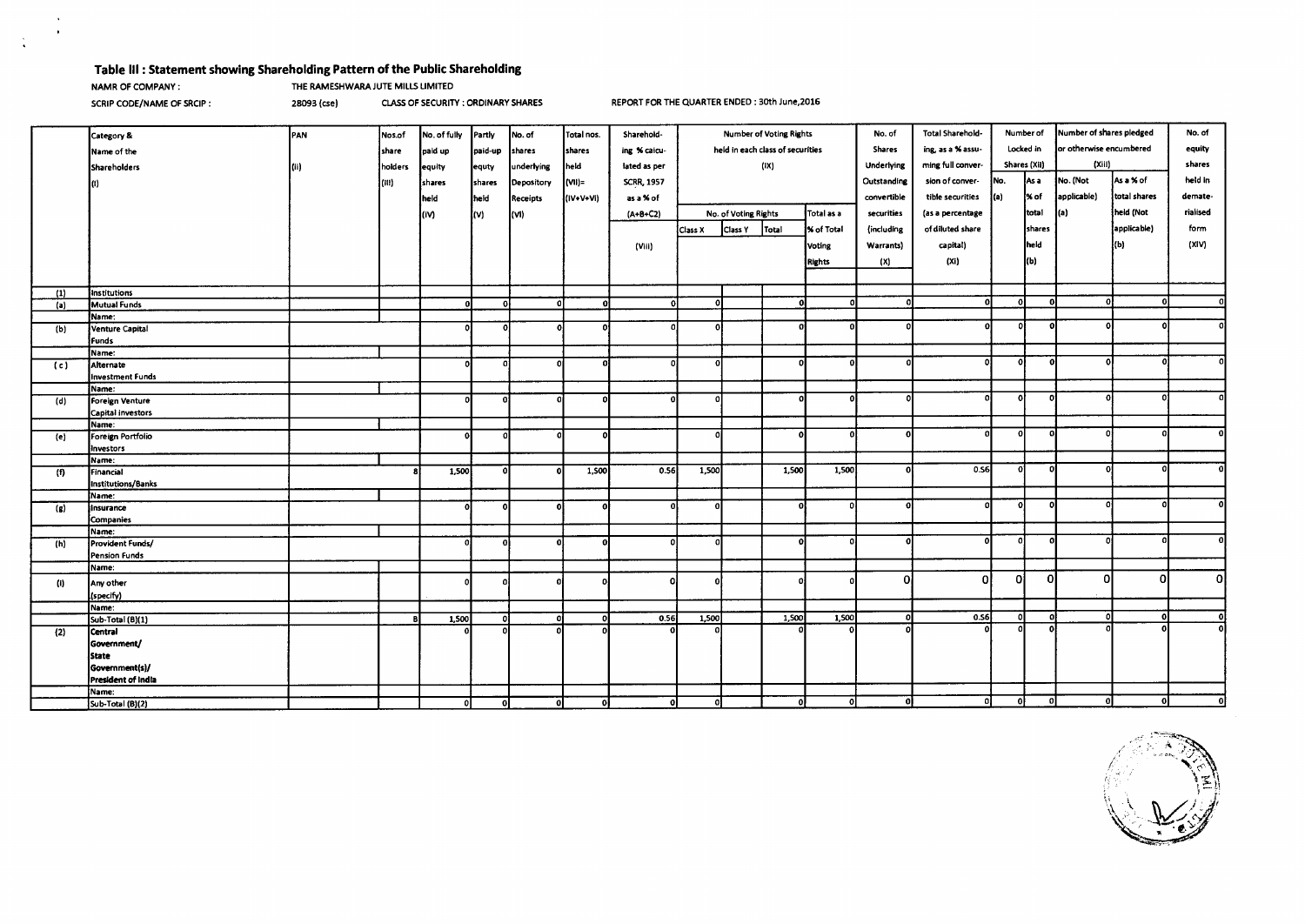| (3) | Non-Institutions                                                                                                                                                                                                     |            |     |          |    |              |          |        |          |          |          |          |        |          |          |          |          |   |
|-----|----------------------------------------------------------------------------------------------------------------------------------------------------------------------------------------------------------------------|------------|-----|----------|----|--------------|----------|--------|----------|----------|----------|----------|--------|----------|----------|----------|----------|---|
| (a) | individuals-                                                                                                                                                                                                         |            | 188 | 29,556   |    |              | 29,556   | 11.11  | 29,556   | 29,556   | 29,556   | Ω        | 11.11  | n.       |          |          |          |   |
|     | i.Individuai                                                                                                                                                                                                         |            |     |          |    |              |          |        |          |          |          |          |        |          |          |          |          |   |
|     | shareholders                                                                                                                                                                                                         |            |     |          |    |              |          |        |          |          |          |          |        |          |          |          |          |   |
|     | hoiding nominal                                                                                                                                                                                                      |            |     |          |    |              |          |        |          |          |          |          |        |          |          |          |          |   |
|     | share capital upto                                                                                                                                                                                                   |            |     |          |    |              |          |        |          |          |          |          |        |          |          |          |          |   |
|     | Rs. 2 lakhs.                                                                                                                                                                                                         |            |     |          |    |              |          |        |          |          |          |          |        |          |          |          |          |   |
|     | Shri R.V.Raveendran & other                                                                                                                                                                                          |            |     | 7,933    |    | 0            | 7,933    | 2.98   | 7,933    | 7,933    | 7,933    |          | 2.98   | o        |          |          |          |   |
|     | ii. Individual                                                                                                                                                                                                       |            |     |          |    |              |          |        |          |          |          |          |        | n        |          |          |          |   |
|     | shareholders                                                                                                                                                                                                         |            |     |          |    |              |          |        |          |          |          |          |        |          |          |          |          |   |
|     | holding nominal                                                                                                                                                                                                      |            |     |          |    |              |          |        |          |          |          |          |        |          |          |          |          |   |
|     | share capital in                                                                                                                                                                                                     |            |     |          |    |              |          |        |          |          |          |          |        |          |          |          |          |   |
|     | excess of                                                                                                                                                                                                            |            |     |          |    |              |          |        |          |          |          |          |        |          |          |          |          |   |
|     | Rs. 2 lakhs.                                                                                                                                                                                                         |            |     |          |    |              |          |        |          |          |          |          |        |          |          |          |          |   |
|     | Name:                                                                                                                                                                                                                |            |     |          |    |              |          |        |          |          |          |          |        |          |          |          |          |   |
| (b) | NBFCs registered                                                                                                                                                                                                     |            |     |          |    |              |          |        | O        |          |          | $\Omega$ | ٥I     | ΩI       | 0l       | ി        | Οl       | n |
|     | with RBi                                                                                                                                                                                                             |            |     |          |    |              |          |        |          |          |          |          |        |          |          |          |          |   |
|     | Name:                                                                                                                                                                                                                |            |     |          |    |              |          |        |          |          |          |          |        |          |          |          |          |   |
| O   | <b>Employee Trusts</b>                                                                                                                                                                                               |            |     |          | O. | $\Omega$     | $\Omega$ |        | - 01     |          |          | 0        | -nl    | <b>O</b> |          | $\Omega$ |          |   |
|     |                                                                                                                                                                                                                      |            |     |          |    |              |          |        |          |          |          |          |        |          |          |          |          |   |
|     | Name:                                                                                                                                                                                                                |            |     |          |    |              |          |        |          |          |          |          |        | nl       |          |          |          |   |
| (d) | Overseas                                                                                                                                                                                                             |            |     |          |    |              |          |        |          |          |          |          |        |          |          |          |          |   |
|     | <b>Depositories</b>                                                                                                                                                                                                  |            |     |          |    |              |          |        |          |          |          |          |        |          |          |          |          |   |
|     | (holding DRs)                                                                                                                                                                                                        |            |     |          |    |              |          |        |          |          |          |          |        |          |          |          |          |   |
|     | (baiancing figure)                                                                                                                                                                                                   |            |     |          |    |              |          |        |          |          |          |          |        |          |          |          |          |   |
|     | Name:                                                                                                                                                                                                                |            |     |          |    |              |          |        |          |          |          |          |        |          |          |          |          |   |
| (e) | Any other (specify)                                                                                                                                                                                                  |            |     |          |    |              |          |        |          |          |          |          |        |          |          |          |          |   |
|     | Other Bodies Corporate                                                                                                                                                                                               |            | 17  | 90,200   |    |              | 90,200   | 33.9   | 90,200   | 90,200   | 90,200   |          | 33.9   | ΟI       |          |          |          |   |
|     | Umang Commercial Co. Pvt. Ltd.                                                                                                                                                                                       | AAACU3731B |     | 11,667   |    |              | 11,667   | 4.38   | 11,667   | 11,667   | 11,667   |          | 4.38   | o        |          |          |          |   |
|     | Gwalior Webbing Co. Pvt. Ltd.                                                                                                                                                                                        |            |     | 20,550   |    |              | 20,550   | 7.73   | 20,550   | 20,550   | 20,550   |          | 7.73   | 0        |          |          |          |   |
|     | <b>Birla Corporation Limited</b>                                                                                                                                                                                     |            |     | 19,133   |    |              | 19,133   | 7.19   | 19,133   | 19,133   | 19,133   |          | 7.19   |          |          |          |          |   |
|     | Punjab Produce & Trading Co. Pvt. Ltd.                                                                                                                                                                               |            |     | 33,250   | ΩI | $\mathbf{0}$ | 33,250   | 12.5   | 33,250   | 33,250   | 33,250   | $\Omega$ | 12.5   | n        |          |          | 0        |   |
| j.  | Non Resident indian                                                                                                                                                                                                  |            |     | 100      |    |              | 100      | 0.04   | 100      | 100      | 100      | $\Omega$ | 0.04   | o        |          |          | 0        |   |
|     | Sub-Totai (B)(3)                                                                                                                                                                                                     |            | 206 | 1,19,856 |    |              | 1,19,856 | 45.04  | 1,19,856 | 1,19,856 | 1,19,856 | $\Omega$ | 45.04  | n        | $\Omega$ |          | n        |   |
|     | Total Public Shareholding (B)= (B)(1)+(B)(2)+(B)(3)                                                                                                                                                                  |            | 214 | 1,21,356 |    |              | 1,21,356 | 45.61  | 1,21,356 | 1,21,356 | 1,21,356 | $\Omega$ | 45.61  | -O.      |          |          | $\Omega$ |   |
|     | Totai (A+B)                                                                                                                                                                                                          |            | 228 | 2,66,056 |    | n.           | 2,66,056 | 100.00 | 2,66,056 | 2,66,056 | 2,66,056 | $\Omega$ | 100.00 | $\Omega$ |          |          |          |   |
|     |                                                                                                                                                                                                                      |            |     |          |    |              |          |        |          |          |          |          |        |          |          |          |          |   |
|     | Details of Sharehoiders acting as persons in Concert including their Shareholding (No. and %)                                                                                                                        |            |     |          |    |              |          |        |          |          |          |          |        |          |          |          |          |   |
|     |                                                                                                                                                                                                                      |            |     |          |    |              |          |        |          |          |          |          |        |          |          |          |          |   |
|     | Details of Shares which remain unclaimed may be given here along with details suich as unmber of shareholders, outstanding shares held in demat/unclaimed suspense account, voting rights which are frozen etc. N.A. |            |     |          |    |              |          |        |          |          |          |          |        |          |          |          |          |   |
|     | Note:                                                                                                                                                                                                                |            |     |          |    |              |          |        |          |          |          |          |        |          |          |          |          |   |
|     |                                                                                                                                                                                                                      |            |     |          |    |              |          |        |          |          |          |          |        |          |          |          |          |   |
|     | (1) PAN would not be displayed on webhsite of 5tock Exchange(s).                                                                                                                                                     |            |     |          |    |              |          |        |          |          |          |          |        |          |          |          |          |   |
|     | (2) The above format needs to be disclosed along with the name of following persons; Institutions / Non institutions holding more than 1% of total number of shares.                                                 |            |     |          |    |              |          |        |          |          |          |          |        |          |          |          |          |   |
|     | (3) W.r.t. the information pertaining to Depository Receipts, the same may be disclosed in the respective columns to the extent information available and the balance to be disclosed as held by custodian.          |            |     |          |    |              |          |        |          |          |          |          |        |          |          |          |          |   |
|     |                                                                                                                                                                                                                      |            |     |          |    |              |          |        |          |          |          |          |        |          |          |          |          |   |

 $\mathcal{L}^{\text{max}}_{\text{max}}$